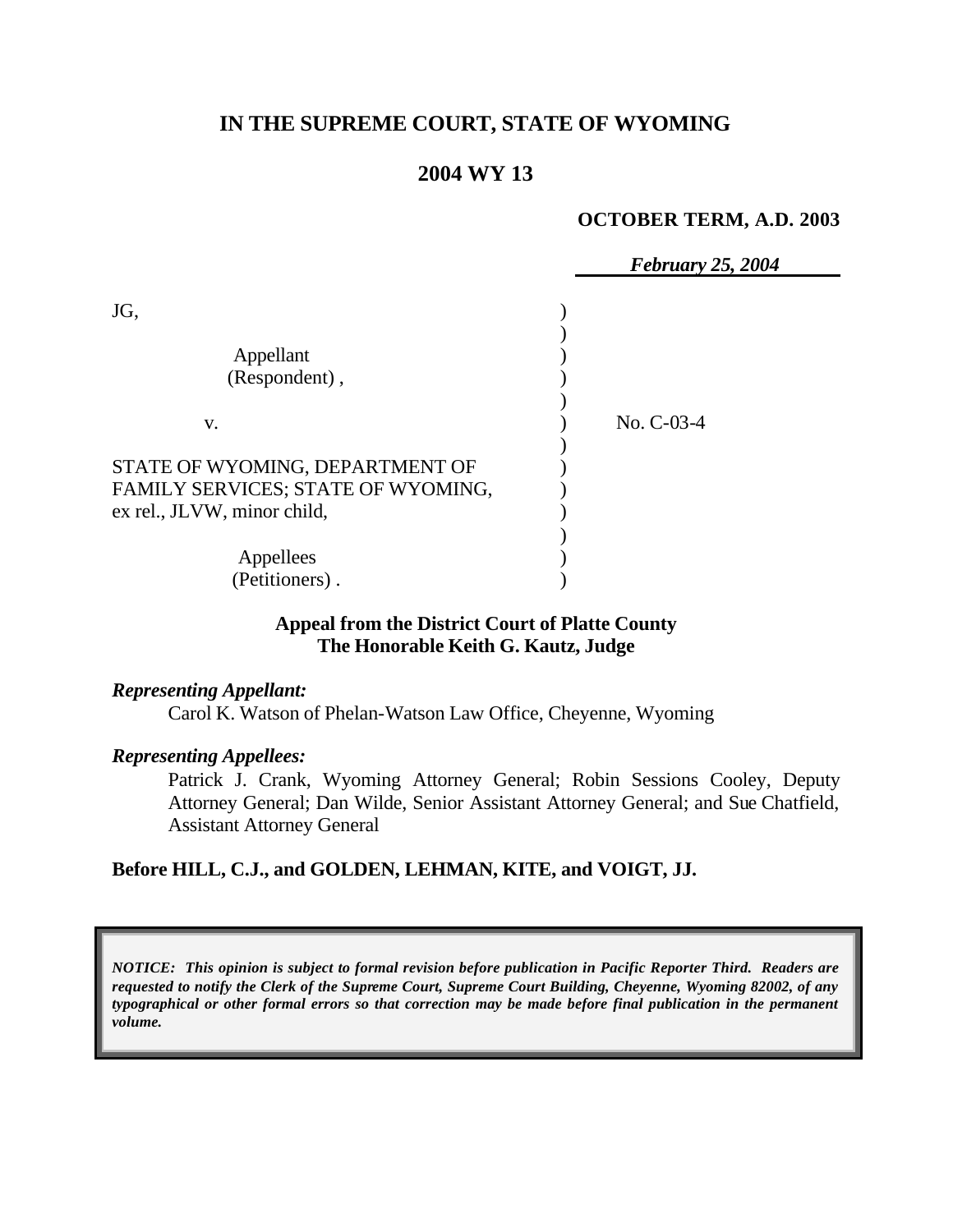### **HILL, Chief Justice.**

[¶1] In a pleading filed in the district court on December 16, 2002, Appellant, JG, and the State of Wyoming, Department of Family Services (DFS), as well as the mother of the affected child (JLV), stipulated in a settlement agreement that JG was not the biological father of JLV. JLV was born January 23, 1991.<sup>I</sup> The basis for this stipulation was that genetic testing had ruled out the possibility that JG could be the biological father of JLV.<sup>2</sup> The district court found that JG had not timely requested genetic testing and had conceded he was the father of JLV in the paternity proceedings that occurred during 1992-97. The district court also determined there was no legal basis for altering the earlier paternity judgment, concluded that the applicable statute of limitations had run, rejected the stipulation, and denied the motion to vacate the judgment that was in place. We will vacate the order from which this appeal is taken and remand to the district court for entry of an order consistent with this opinion and the stipulation of the parties.

### **ISSUES**

[¶2] JG advances these issues:

1. Whether [JG's] procedural and substantive due process rights were violated by the district court for failing to follow statutory procedures in the determination of paternity, rendering the district court orders finding paternity in [JG] as null and void.

2. Whether the district court had jurisdiction to promulgate an order which denied [JG's] and the State of Wyoming's stipulated agreement to vacate the finding of paternity in [JG].

3. Whether the applicable statute of limitation, Wyo. Stat. § 14-  $2\n-104(a)(ii)(B)$  was tolled until [JG] obtained a paternity test in June of 2001.

DFS initially posited this statement of the issue:

l

Whether the district court erred in refusing to accept the parties' stipulated agreement seeking to vacate the 1993 paternity order?

<sup>1</sup> The settlement agreement was structured to resolve a ten-year-long paternity and child support dispute that went awry in 1992 and never really got back on the right track.

<sup>2</sup> The record demonstrates that JLV did not have counsel or a guardian ad litem during the most recent proceedings, though JLV did have a guardian ad litem in the early proceedings. The most recent version of the parentage statutes does not require that a minor child be represented. Wyo. Stat. Ann. § 14-2-812 (LexisNexis 2003) (counsel may be appointed for a minor child if the child's interests are not otherwise adequately represented). At the time these proceedings were initiated, the governing statute required that a guardian ad litem be appointed for a minor child. Wyo. Stat. Ann. § 14-2-107 (Michie 1986).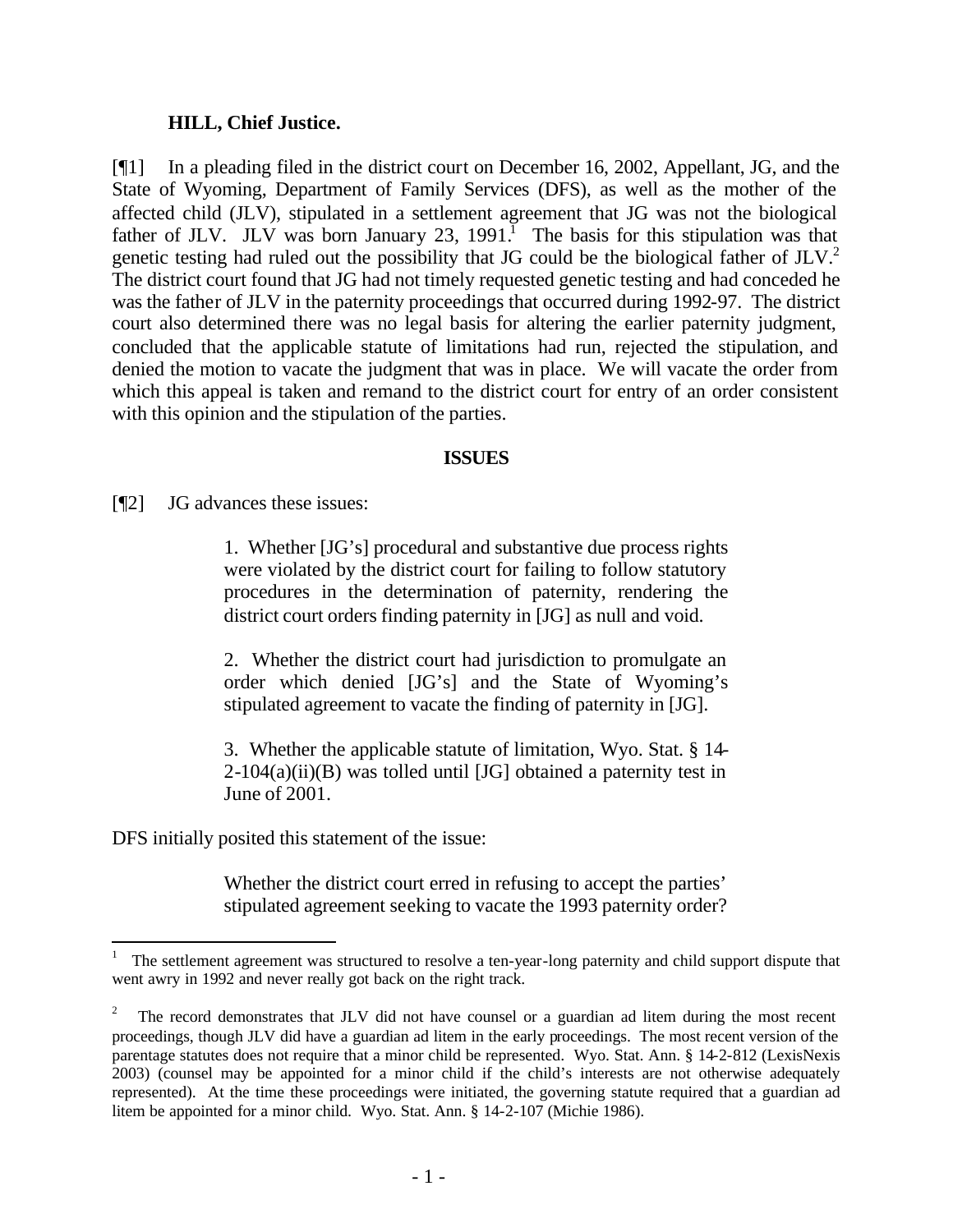[¶3] In its initial briefing, DFS conceded that the district court did err in that respect. Thus, at that point, this case was in the somewhat unusual posture of having neither Appellant nor Appellee arguing that the district court's order could or should be affirmed. However, on August 14, 2003, before this Court held a conference on the case as a part of the expedited docket, DFS submitted a letter to the Court suggesting that the district court's conclusion that JG had by-passed several opportunities to present grounds for relief from the judgment under W.R.C.P.  $60(b)^3$  provided a potential basis for affirmance of the district court's order.

#### **FACTS AND PROCEEDINGS**

[¶4] On April 6, 1992, DFS filed a petition to establish paternity in the district court alleging that JG was the biological father of JLV. There was considerable difficulty locating both JLV's mother and JG, so service of process was not completed until September 28, 1992. JG, who resided at the Wyoming State Penitentiary at that time, filed a request for the appointment of counsel and an affidavit of indigency on October 20, 1992. By letter dated October 27, 1992, the district court advised JG as follows:

> At this point in the process, it is unnecessary for you to have an appointed attorney. The Statute requires a hearing and if you deny paternity, a blood test will be ordered. If the blood test indicates that you are the probable father and you still deny paternity, the Court will appoint an attorney to represent you.

 $\frac{3}{3}$  W.R.C.P. 60 (b) provides:

<sup>(</sup>b) *Other Reasons*. -- On motion, and upon such terms as are just, the court may relieve a party or a party's legal representative from a final judgment, order, or proceeding for the following reasons: (1) mistake, inadvertence, surprise, or excusable neglect; (2) newly discovered evidence which by due diligence could not have been discovered in time to move for a new trial under Rule 59(b); (3) fraud (whether heretofore denominated intrinsic or extrinsic), misrepresentation, or other misconduct of an adverse party; (4) the judgment is void; (5) the judgment has been satisfied, released, or discharged, or a prior judgment upon which it is based has been reversed or otherwise vacated, or it is no longer equitable that the judgment should have prospective application; or (6) any other reason justifying relief from the operation of the judgment. The motion shall be made within a reasonable time, and for reasons (1), (2), and (3) not more than one year after the judgment, order, or proceeding was entered or taken. A motion under this subdivision does not affect the finality of a judgment or suspend its operation. This rule does not limit the power of a court to entertain an independent action to relieve a party from a judgment, order, or proceeding as provided by statute, or to grant relief to a party against whom a judgment or order has been rendered without other service than by publication as provided by statute. Writs of coram nobis, coram vobis, audita querela, and bills of review and bills in the nature of a bill of review, are abolished, and the procedure for obtaining any relief from a judgment shall be by motion as prescribed in these rules or by an independent action.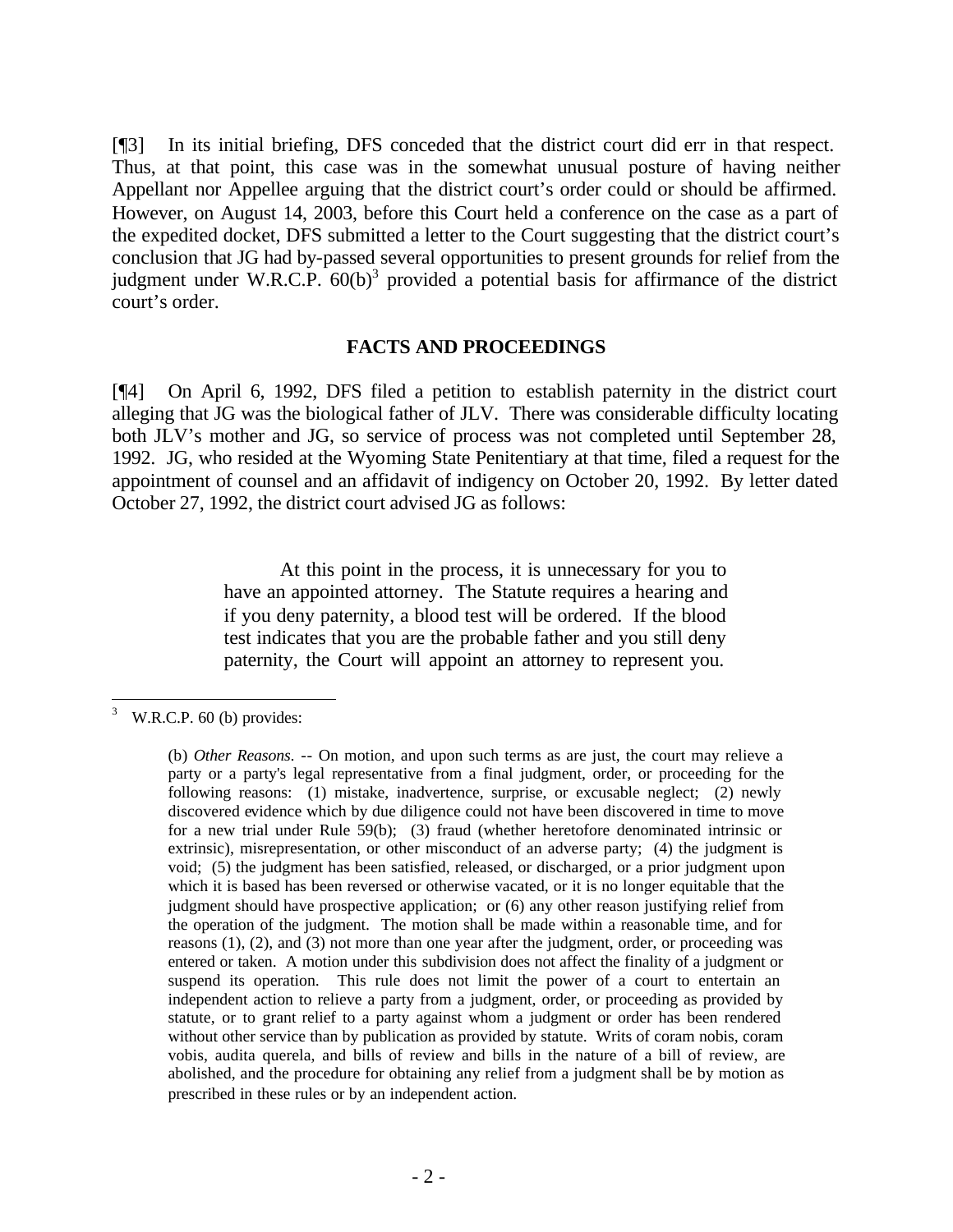On the other hand, if the test indicates that you are not the father, then you have no further obligation and all the costs of this action will be paid by the State.

Under the circumstances, I will ask the attorney in this case to arrange for a telephone conference call and will ask the Warden to make you available at a telephone.

[¶5] Because the governing statutes that were in place when these proceedings were in process are so important to the resolution of the issues raised, we summarize them here. JG was not presumed to be the natural father of JLV. Wyo. Stat. Ann. § 14-2-102 (Michie 1986 and Supp. 1992).<sup>4</sup> Thus, in order to establish parentage, it was required that paternity be established by blood tests or other credible evidence.<sup>5</sup> Blood tests are critically important evidence in the context of parentage cases. No blood tests were ordered.

[¶6] The record in the instant case contains no transcripts or other evidence. Wyo. Stat. Ann. § 14-2-108 (Supp. 1992) required that a hearing on the paternity action be held as soon as practicable and that a record of the proceeding be kept. Apparently, a hearing was held, and JG appeared by phone, but no record of that hearing was made. Wyo. Stat. Ann. § 14-2- 109(b) and (c) (Supp. 1992) required the district court to order genetic tests if requested by a party, and to order further independent tests, if requested. Under that same statute, the district court also had authority to order genetic testing on its own motion. Pursuant to Wyo. Stat. Ann. § 14-2-112(d) (Supp. 1992), trial by jury was available if a party requested it. According to the record on appeal, no such request was made, but the record reflects that JG was incarcerated, indigent, and did not have the benefit of counsel. Wyo. Stat. Ann. § 14-2- 116(a) and (b) (Supp. 1992) provided that "[t]he court shall appoint counsel for a party who is financially unable to obtain counsel" and that "[i]f a party is unable to pay the cost of a transcript, the court shall furnish on request a transcript for purposes of appeal." Here, no transcript could have been made available to JG, because the proceedings, to the extent there were meaningful proceedings, were not reported or otherwise memorialized.

[¶7] The hearing in this case was held before a district court commissioner, and his findings and conclusions were referred to the district court for approval and signature. The Judgment and Order of Paternity and Support, entered on February 8, 1993, included a

l

<sup>4</sup> In the intervening years, the statutes articulating the process for determining paternity (parentage) have been amended many times. Currently, they are found at Wyo. Stat. Ann. §§ 14-2-801 through 14-2–823 (LexisNexis 2003). Under the usual circumstances, and to the extent necessary, we would apply the statutes that were in effect at the time the paternity action was initiated, or the most recent statute if that statute were more favorable to the affected party. Suffice it to say here that the most recent version of the parentage statutes is not more favorable to any of the parties to this action.

<sup>&</sup>lt;sup>5</sup> This case graphically illustrates the rather serious consequences of relying on an admission of intercourse, or even an admission by the alleged father that the child is his, when blood tests can usually resolve this factual issue definitively.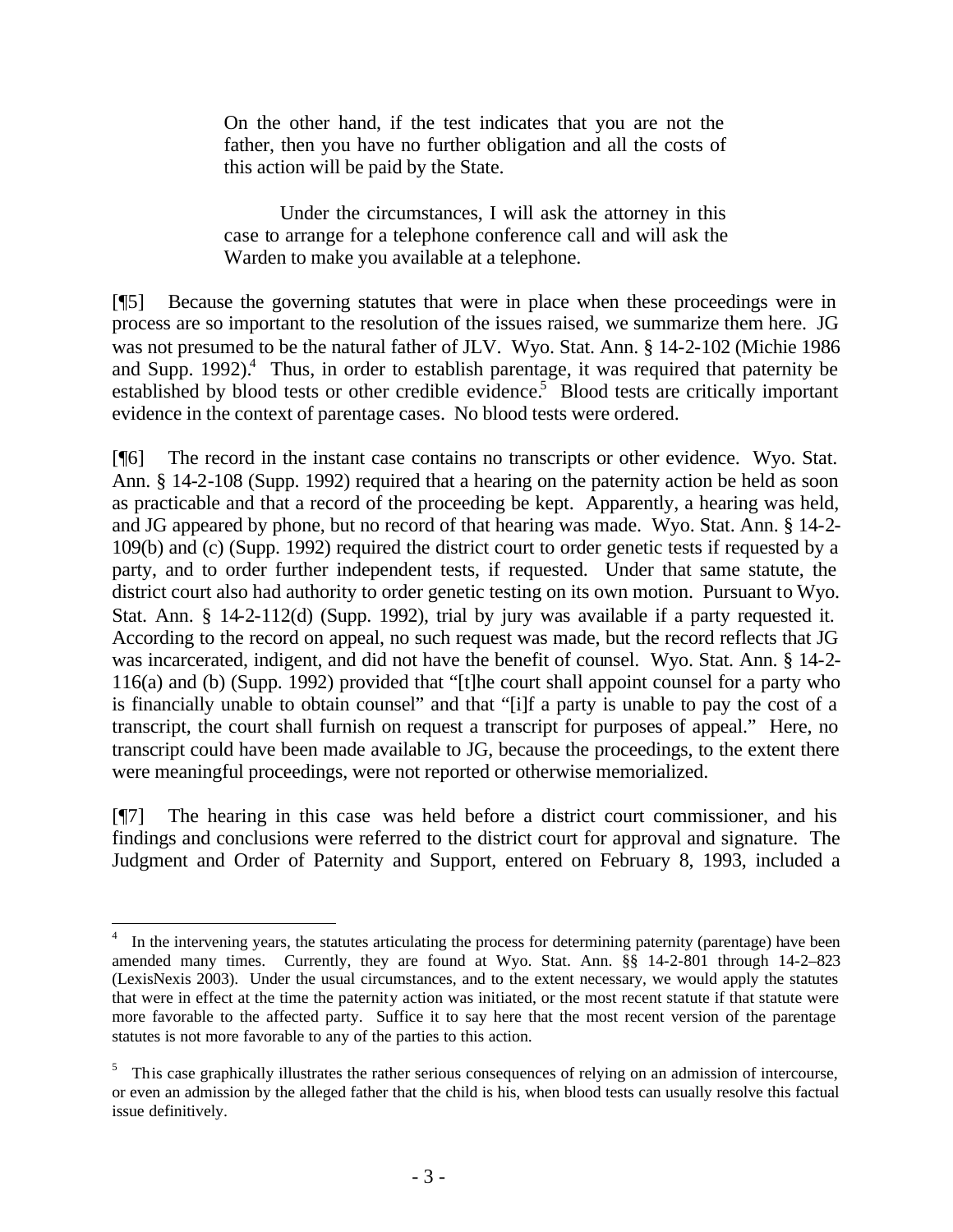statement that JG appeared pro se by phone from the State Honor Farm and that the court commissioner heard testimony and received evidence.

[¶8] On March 17, 1997, DFS filed in the district court a petition for order to show cause why JG should not be found in contempt for failure to pay child support. Such an order was issued on March 20, 1997, and a new Judgment and Order was entered on May 30, 1997. This judgment also recited the taking of evidence and testimony but it too was not summarized in the judgment, nor is it otherwise found in the record. The only matter that is entirely clear is that JG never received the original judgment of paternity. DFS conceded that JG did not receive a copy of that judgment; however, the district court did not assign fault for that failure (State should have located JG; JG should have inquired about the result of the 1992-93 proceedings) and confirmed the 1993 judgment.

[¶9] In a letter dated June 24, 1997, JG conveyed to the district court his concerns about the renewed paternity determination. The letter stated that JG did not know if he was the father of the child, had never admitted that he was the father of the child, and that he had timely requested both counsel and genetic testing. JG requested that genetic testing be ordered and offered to pay for it. The district court treated JG's letter as a motion for genetic testing and to vacate the 1997 judgment. In an order entered on June 30, 1997, the district court denied any relief.

[¶10] On December 17, 1999, DFS filed another motion for order to show cause why JG should not be held in contempt for failure to pay child support. Appended to that motion was the 1993 judgment, but not the 1997 judgment. Such an order was issued on December 17, 1999, and re-issued on May 30, 2000. JG did not appear and another judgment was entered on September 26, 2000. The order indicated that evidence and testimony were taken by the district court. Again, if such evidence and testimony was taken, it was not summarized in the order, nor does it otherwise appear in the record.

[¶11] On September 20, 2001, JG filed a motion to set aside the judgment of paternity, as well as the child support ordered over the years. In that pleading, JG reiterated that he asked for counsel at the time these proceedings were initiated, that he requested and was denied genetic testing, and that he did not know of the 1993 judgment until 1997. Continuing, JG asserted that during the period 1997 through 2001, he did not have funds to hire an attorney. In July of 2001, JG finally obtained counsel at a fee of \$200.00 a month. JG also obtained genetic testing. That testing revealed that JG was not the biological father of JLV. By order entered on February 1, 2002, the district court determined that the five -year statute of limitations had run, and dismissed JG's motion. *See* Wyo. Stat. Ann. § 14-2-104(a)(ii)(B) (LexisNexis 2001). JG appealed that order to this Court on February 21, 2002. On May 29, 2002, an attorney for DFS filed in the district court a notice of buccal swab for genetic testing, and a second such notice was filed on June 18, 2002. On June 26, 2002, JG's appeal of the district court's February 1, 2002 order was dismissed for want of prosecution. On July 19, 2002, DFS filed the results of the genetic testing in the district court. The tests established that JG was not the biological father of JLV.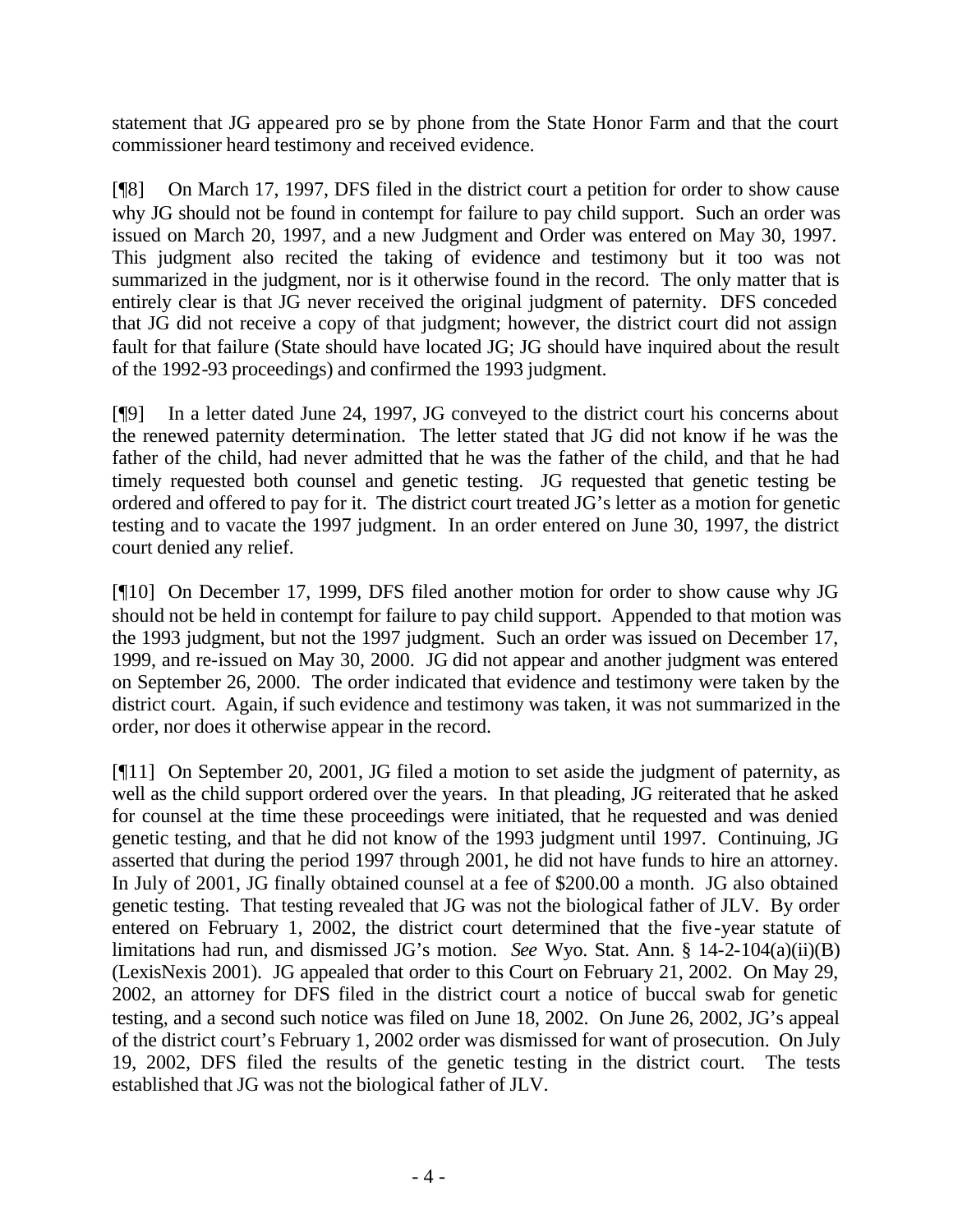[¶12] On December 16, 2002, a pleading styled as a "Stipulated Settlement Agreement" was filed in the district court. In that stipulation DFS, JG, and JLV's mother agreed that JG was not the biological father of JLV and that he owed no past or future child support to JLV's mother or to the State. No hearing was held on that motion. On January 14, 2003, the district court entered its order disallowing the stipulated settlement. JG's appeal from that order is the subject of the instant appeal.

### **DISCUSSION**

[¶13] We are confronted by an unusual set of circumstances that we hope make this case *sui*  generis – i.e., a case unlike any other.<sup>6</sup> We have reviewed parentage cases in many and varied circumstances, but few, if any, of our precedents provide meaningful guidance in sorting out this matter. Indeed, it may do a disservice to our jurisprudence with respect to the resolution of parentage cases to attempt to explicate or justify what transpired in this case.

[¶14] In a case that bears some similarity to this one, we held:

Father injects the "best interests of the child" at several junctures. There are some circumstances where the best interests of the child are at issue in a paternity proceeding. *TL ex. rel. TL v. CS*, 975 P.2d 1065, 1069 (Wyo.1999). However, much like the *TL* case, such an analysis was rendered unnecessary because the statute permitted this action and mandated genetic testing if requested by even one party. *Id*. Here, we do not have a circumstance where a biologic father seeks to disrupt an established father-child relationship. Instead, we have a presumptive father who seeks to dissolve what he contends is not an established and functional father-child relationship in favor of a man who has been determined to be the biologic father. Courts simply are not always capable of resolving the sorts of profound human dilemmas that are brought to their doorsteps, at least not in a way that will avoid all potential hardship to even innocent parties. Here, though Child has two presumptive fathers, he has none who wishes to fully embrace that role and the responsibility that goes with it. We cannot disagree with the position of Mother, JDB, and the GAL (as well as the reluctantly-reached decision of the district court) that "the truth" was the best result that could be salvaged in this case.

*In re State, Division of Child Support Enforcement, ex rel. NDB*, 2001 WY 118, ¶14, 35 P.3d 1224, ¶14 (Wyo. 2001).

l

<sup>6</sup> In its brief, DFS characterizes the circumstances of this case as "unique."